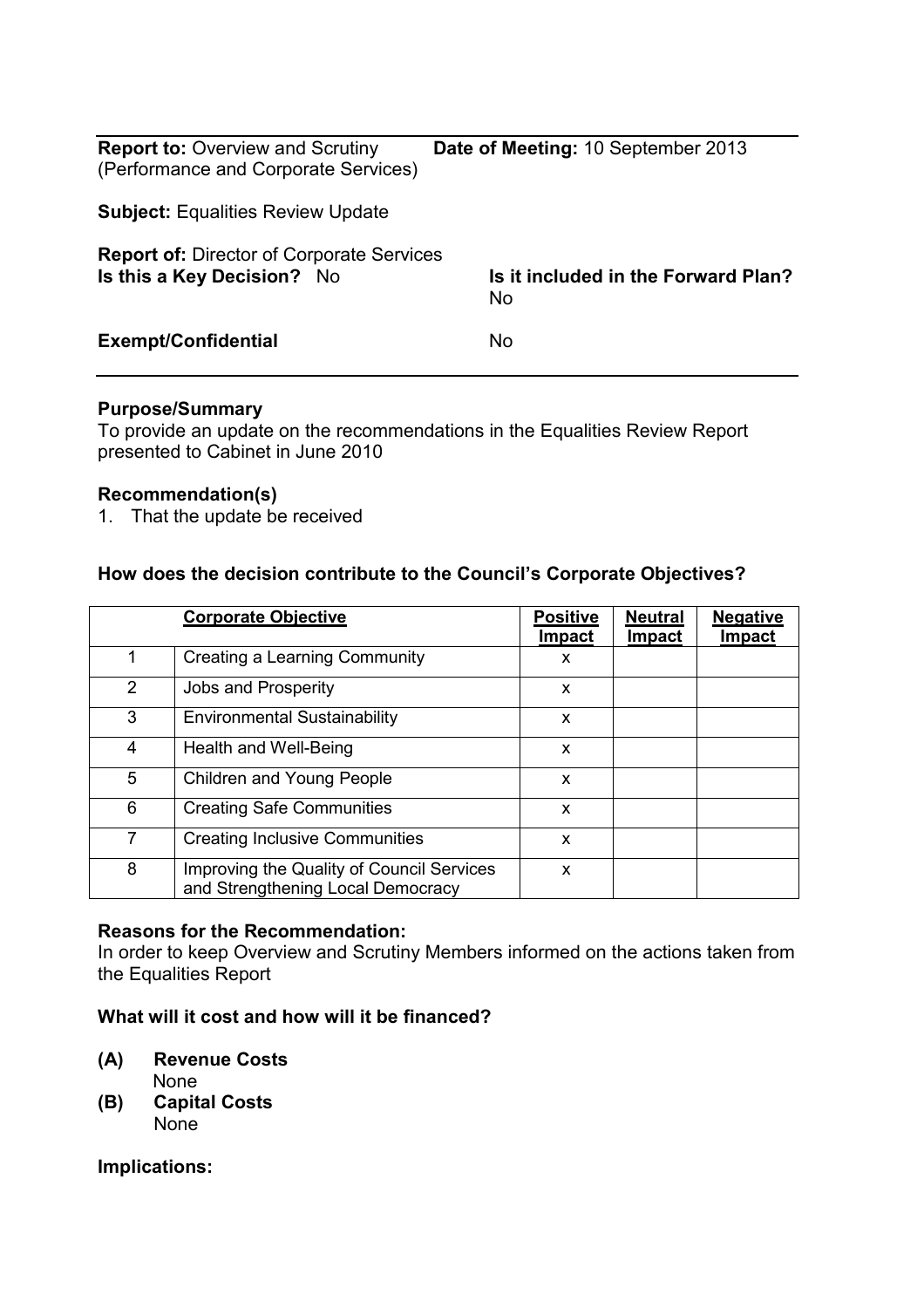None

| Legal                  |                                                  |  |  |  |  |
|------------------------|--------------------------------------------------|--|--|--|--|
| <b>Human Resources</b> |                                                  |  |  |  |  |
| <b>Equality</b>        |                                                  |  |  |  |  |
|                        | No Equality Implication                          |  |  |  |  |
| 2.                     | Equality Implications identified and mitigated   |  |  |  |  |
| 3.                     | Equality Implication identified and risk remains |  |  |  |  |
|                        |                                                  |  |  |  |  |

## **Impact on Service Delivery:**

Impact is to ensure that Equalities considerations are embedded within service delivery

## **What consultations have taken place on the proposals and when?**

The Head of Corporate Finance & ICT (FD 2530/2013) has been consulted and notes the report does not indicate any direct financial implications

Head of Corporate Legal Services (LD1835) have been consulted and has no comments on the report

# **Are there any other options available for consideration?**

No

# **Implementation Date for the Decision**

Immediately following Committee meeting

**Contact Officer:** Steph Prewett **Tel:** 934 3485 **Email:** steph.prewett@sefton.gov.uk

## **Background Papers:**

Meeting of Overview and Scrutiny (Performance and Corporate Services) May 2010 http://sb1msmgov1:9070/documents/s9814/Equalities%20Cov%20Report.pdf

Paper to Cabinet June 2010 http://sb1msmgov1:9070/documents/s9932/Equalities%20Cov%20Report%20cabine t.pdf

## **1. Introduction / Background**

1.1 Further to resolution at the Overview and Scrutiny Committee (Performance and Corporate Services) at its meeting on 24 June 2008 a Working Group was established to undertake an Equalities Review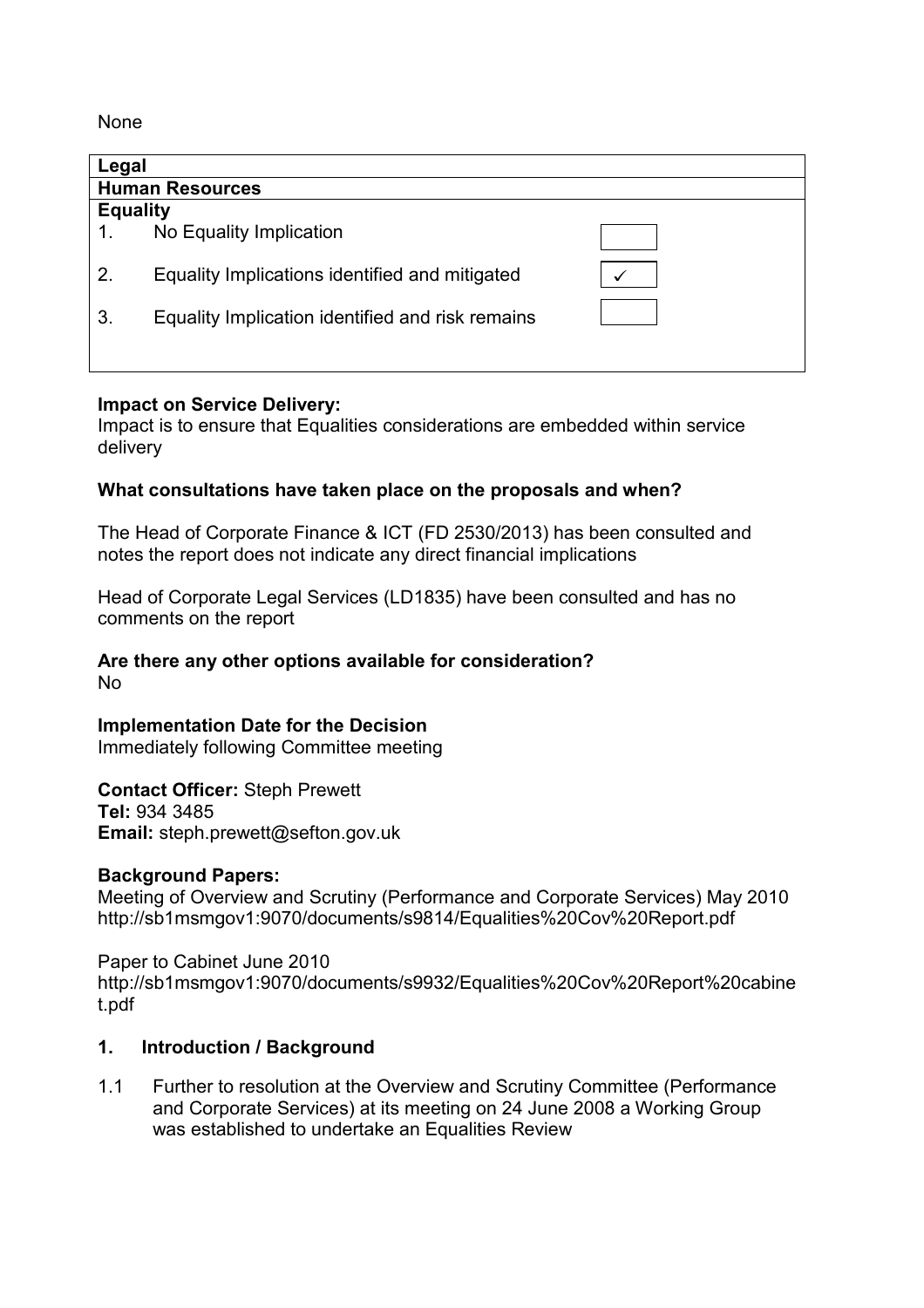- 1.2 The final report and recommendations from the Working Group were reported to Overview and Scrutiny (Performance and Corporate Services) in May 2010 and recommendations approved by Cabinet in June 2010
- 1.3 This report updates on the implementation of the recommendations

## **2. Implementation on Recommendations from Final Report of Equalities Working Group**

- 2.1 Overview and Scrutiny (Performance and Corporate Services) and Cabinet agreed the following recommendations from the Working Group and the following information details progress to date in terms of implementation
- 2.2 Recommendation 1: the Sefton Equalities Partnership be commended for its achievements to date in progressing the Equality Framework for Local Government. Commendations were passed to partners represented on the partnership
- 2.3 Recommendation 2: the Strategic/Service Directors be recommended to:
	- (i) develop the mainstreaming of equality and diversity into the core business of departments; and
	- (ii) develop a more consistent approach to training in the application of Impact Assessments across all Council departments.
- 2.3.1 (i) Continues to progress via commitment from Service Directors, Heads of Service, Departmental Champions and Corporate Equalities Group. All departments aware that equalities is part of core business and that due regard has to be paid to the Public Sector Equality when developing policies, changing services or taking decisions.

 Specialist help was made available to departments to advise on process to further embed understanding within departments, but not to undertake the exercise as this would have undermined the commitment to mainstreaming of equality and diversity.

 Training has been, and continues to be made available, to all staff around equalities and diversity to ensure everyone is aware of their responsibilities.

 Intention is also to ensure that equalities is embedded within all service plans to maintain focus upon equalities as core business

2.3.2 (ii) Training is available to all staff to consider the importance of consultation when considering equality impact assessment. A more embedded approach to assessing equality impacts has been adopted by the Council to ensure that completing an EIA is not seen as a stand alone process and that equalities considerations are made at every stage and records are kept accordingly. This approach minimises bureaucracy but also ensures that the Public Sector Equalities Duty is given due regard throughout the process of policy making, service development and service delivery.

> In order to progress understanding of this approach a workshop was delivered to key individuals across the Council to raise understanding of